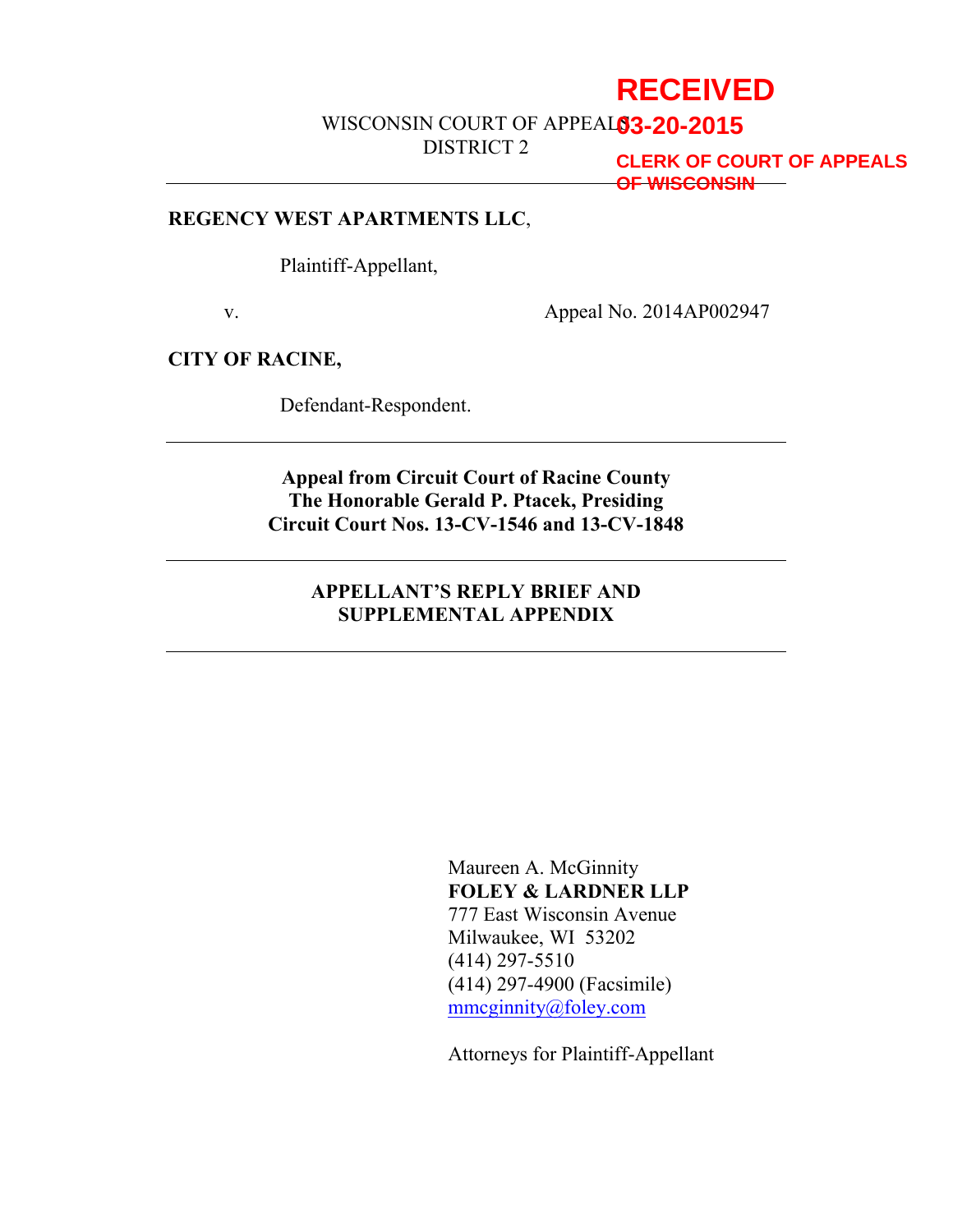# **TABLE OF CONTENTS**

| $\mathbf{I}$ . |              |                                                                           |  |
|----------------|--------------|---------------------------------------------------------------------------|--|
| II.            |              | AS A MATTER OF LAW, § 8 AND MARKET RATE<br>APARTMENTS ARE NOT "REASONABLY |  |
| III.           |              | THE ASSESSORS' APPLICATION OF THE INCOME                                  |  |
|                | $A_{\cdot}$  | Reliance on Market Expense Ratio Rather than                              |  |
|                | $\mathbf{B}$ |                                                                           |  |
| IV.            |              | THE CITY'S CRITICISMS OF MCLAUGHLIN ARE                                   |  |
|                |              |                                                                           |  |
|                |              |                                                                           |  |
|                |              |                                                                           |  |
|                |              |                                                                           |  |
|                |              |                                                                           |  |
|                |              |                                                                           |  |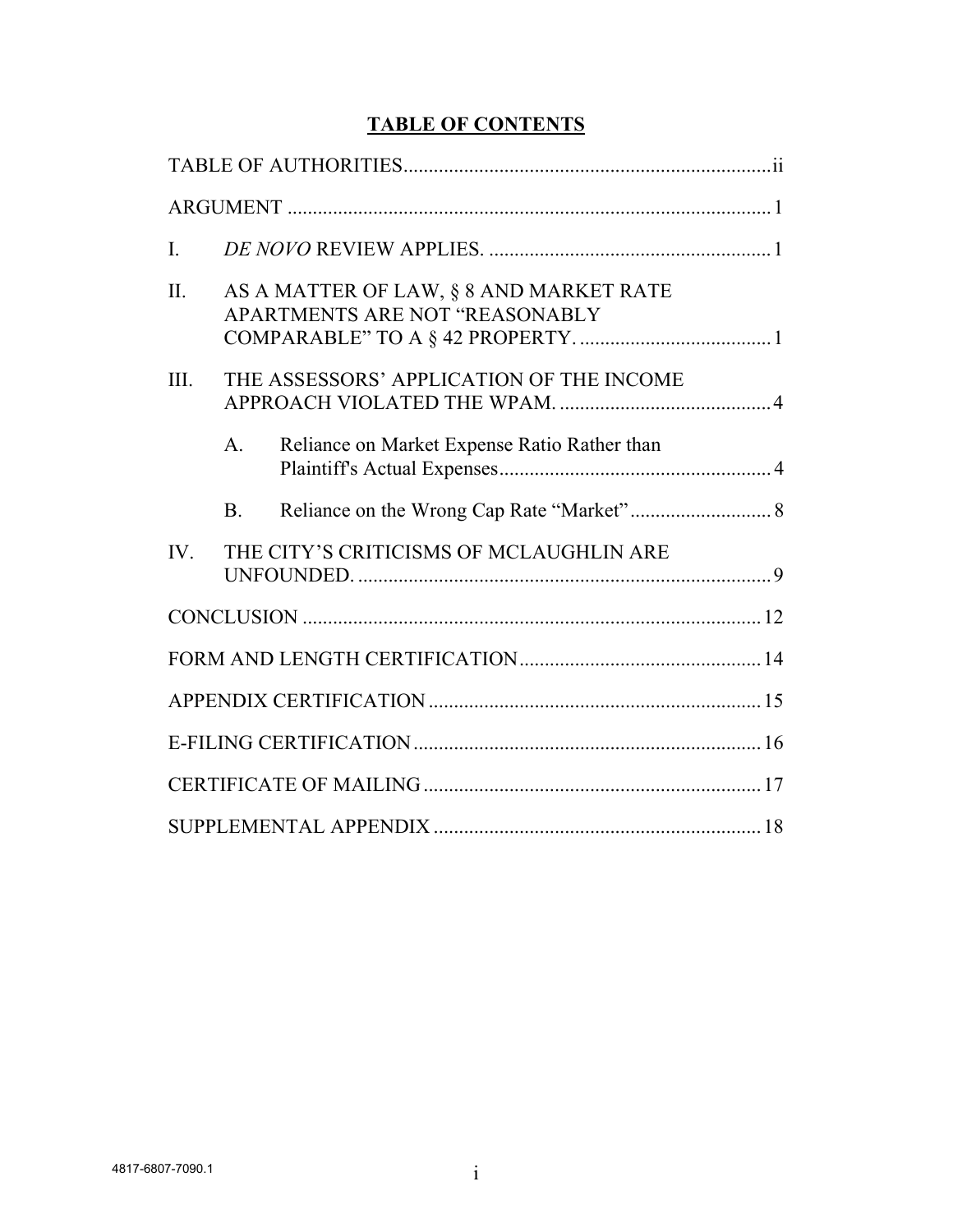# **TABLE OF AUTHORITIES**

# **CASES**

| 260 North $12^{th}$ St., LLC v. State Dep't of Transp.,                                      |  |
|----------------------------------------------------------------------------------------------|--|
| ABKA Ltd. P'ship v. Bd. of Review of Fontana-On-Geneva-                                      |  |
| Bloomer Hous. Ltd. P'ship v. City of Bloomer,                                                |  |
| Metro. Holding Co. v. Bd. of Review of Milwaukee,                                            |  |
| Mineral Point Valley Ltd. P'ship v. City of Mineral<br>Point Bd. of Review, 2004 WI App 158, |  |
| Rosen v. City of Milwaukee,                                                                  |  |
| <b>STATUTES</b>                                                                              |  |
| Wis. Stat. 8.70.32                                                                           |  |

# **OTHER**

| Uniform Standards of Professional Appraisal Practice |  |  |
|------------------------------------------------------|--|--|
|                                                      |  |  |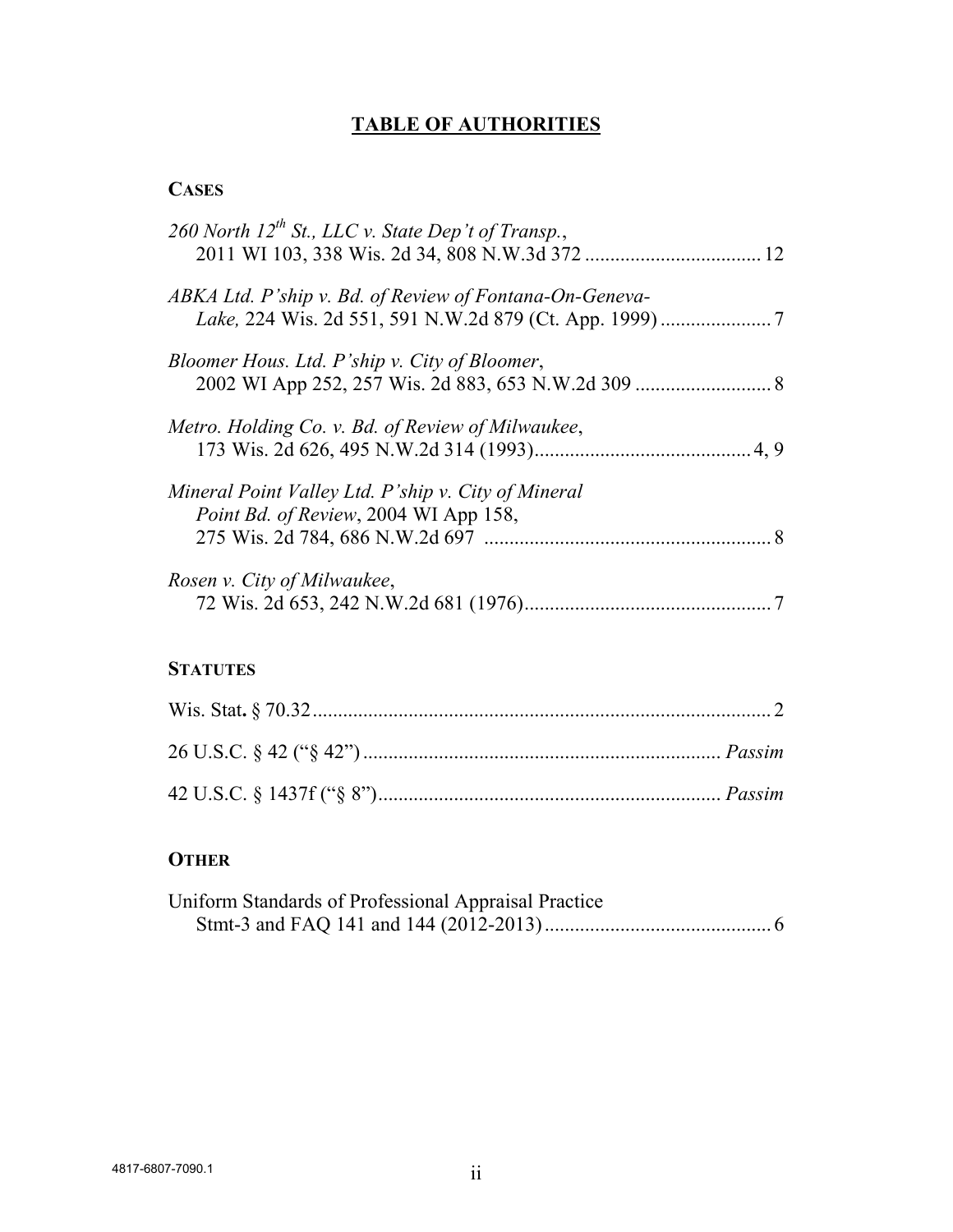#### **ARGUMENT**

#### **I. DE NOVO REVIEW APPLIES.**

The City does not dispute plaintiff's authorities establishing that the propriety of an assessor's methodology and compliance with statutory requirements are legal issues subject to *de novo* review. (App. Br., p. 24.) It merely suggests in passing that findings regarding "witness credibility" are entitled to deference. (Resp. Br., p. 17.)

This appeal is not about witness credibility; it is about the legal standards governing assessments of § 42 properties. Accordingly, *de novo* review applies.

## **II. AS A MATTER OF LAW, § 8 AND MARKET RATE APARTMENTS ARE NOT "REASONABLY COMPARABLE" TO A § 42 PROPERTY.**

The Woodside Village/Albert House and McMynn Tower comparisons the assessors used in their 2013 comparable sales analysis consist exclusively of § 8 rent subsidized units, and the Lake Oakes comparison consists predominantly of market rate apartment units. (App. Br., pp. 16-18.) The City does not dispute these facts.

The City also does not dispute the substantial differences between § 42 and § 8 properties that place the two in completely different markets. (Id., pp. 8-13.) Nor does it dispute that market rate apartment buildings may not be considered as comparables for subsidized housing (id., pp. 26, 28), which necessarily disqualifies the Lake Oakes comparison.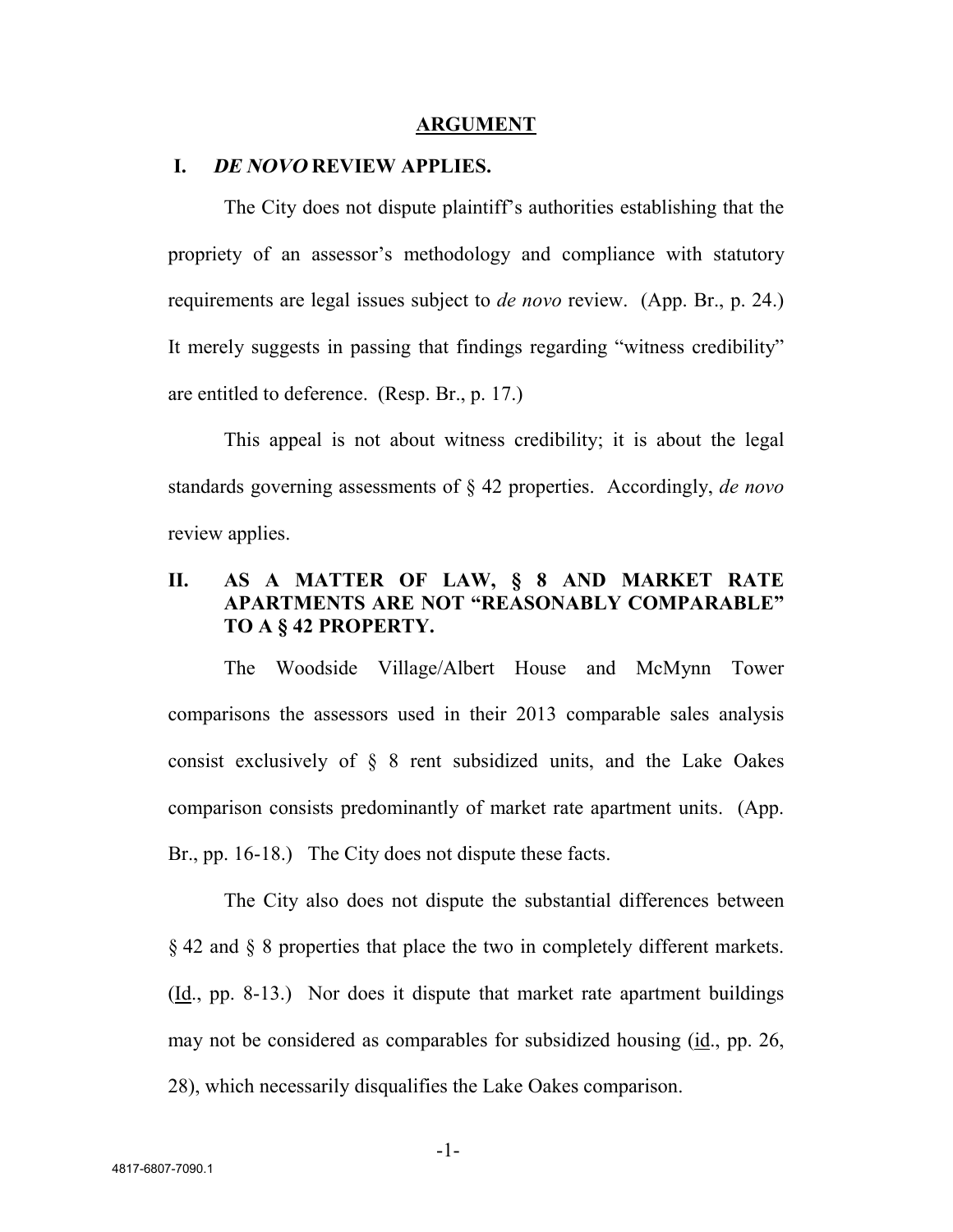Plaintiff's opening brief explains that Wis. Stat. § 70.32, Wisconsin case law, the Wisconsin Property Assessment Manual (WPAM), and other authorities limit reliance for the comparable sales approach to recent sales of "reasonably comparable" properties that the assessor verifies, by reviewing the applicable restriction agreements, have similar restrictions as the property being assessed. (Id., pp. 22-23, 24-27.) The City makes two arguments in response, neither of which has any merit.

First, the City points out the WPAM covers all types of subsidized housing in the same section. (Resp. Br., pp. 10, 11-12.) That does not mean all types of subsidized housing are interchangeable for comparable sales purposes. The WPAM distinguishes among 10 different types of subsidized housing programs; instructs assessors to determine the terms and conditions of the "particular program" by obtaining the regulatory agreement; and requires that to be considered comparable, "the recent arm's-length sales should have *restrictions that are similar to the subject property*." (Ex. 45, pp. 9-38 to 9-42, 9-45; emphasis added.) The fact the WPAM does not literally state § 8 properties may not be used as comparisons in assessing a § 42 property does not imply such comparisons are permitted. The WPAM sets forth assessment principles; it does not purport to list every application of those principles. It is undisputed that § 42 restrictions are not similar to § 8 restrictions; it is undisputed that the

-2-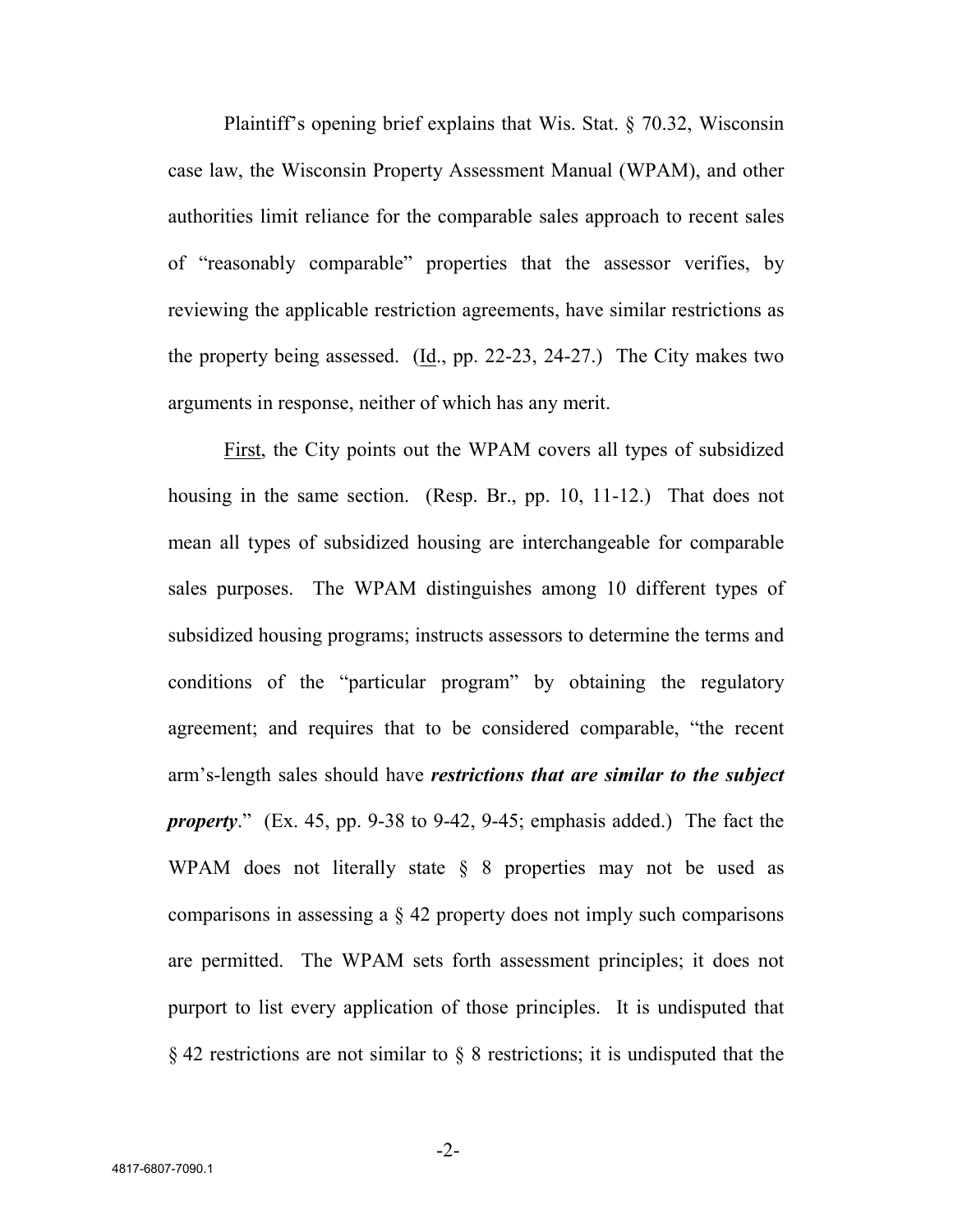WPAM requires similar restrictions; and it therefore follows that the WPAM prohibits consideration of  $\S$  8 properties in valuing a  $\S$  42 property.

Second, the City argues the "rents for the [comparison] properties were essentially the same." (Resp. Br., p. 15.) The evidence proves otherwise.  $(R.37, p. 186; R.38, p. 8.)$ <sup>1</sup> Moreover, what the WPAM requires is similar *restrictions*, not similar rents. (Ex. 34, p. 9-45.) Rent similarity only affects revenues and does not account for the greater operational and investment risks with § 42 projects that materially increase expenses and decrease market values. (App. Br., pp. 8-12.)

The Furdek/Weissenfluh appraisal suffers from the same flaws as the assessors' comparable sales analysis. They similarly erred in relying upon § 8 (Bradley) and predominantly market rate (Lake Oaks and City Hall Square) properties in their comparable sales analyses. (R.45, pp. 173-74, 177-78; Ex. 69; Ex. 70.)<sup>2</sup> They did not review the restrictions applicable to either the subject property or their comparison properties, as the WPAM requires. (R.45, p. 153.) Their appraisal therefore violates Wisconsin law and may not be considered.

<sup>&</sup>lt;sup>1</sup> Lerner did not concede § 42 and § 8 rents are the same (Resp. Br., p. 15), but rather testified § 42 properties rent for \$100-\$250/mo below market rates, whereas § 8 properties rent at or above market rates. (R.37, p. 186-87; R.38, p. 8.)

<sup>&</sup>lt;sup>2</sup> Far from "hitting a bull's eye" (Resp. Br., p. 15), the Furdek/Weissenfluh attempt to extrapolate the value of the  $\S$  42 units from the City Hall Square sales price totally missed the mark because they assumed all the apartment units were  $\bar{\S}$  42 restricted, when in fact most were market rate apartments. Their analysis at best removed the value of the commercial use and not the value of the market rate apartments. (R.40, p. 66.)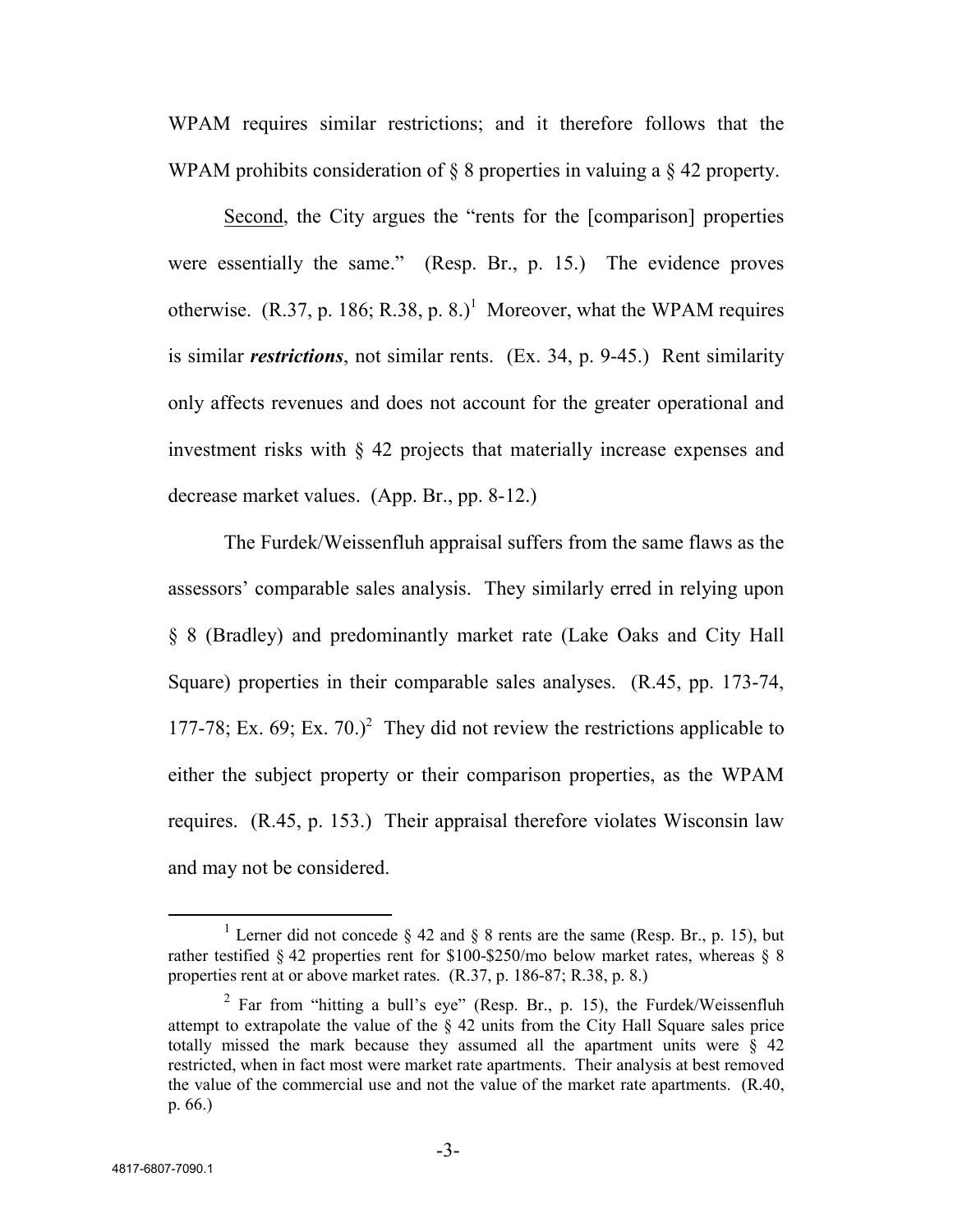As a matter of law, the comparison properties the assessors used in their 2013 comparable sales approach are not "reasonably comparable" because they do not have similar restrictions. Accordingly, the trial court erred in sustaining the assessments based on the comparable sales approach.

#### **III. THE ASSESSORS' APPLICATION OF THE INCOME APPROACH VIOLATED THE WPAM.**

The trial court relied upon the assessors' comparable sales approach to uphold both the 2012 and 2013 assessments, even though the assessors relied exclusively upon the income approach for 2012. (Decision, R.3, p. 8; R.37, p. 16.) The comparable sales approach violated Wisconsin law, as discussed above. The validity of both the 2012 and 2013 assessments therefore depends on the propriety of the assessors' application of the income approach.

#### **A. Reliance on Market Expense Ratio Rather than Plaintiff's Actual Expenses**

The law is clear that in assessing subsidized housing, the assessor must use the subject property's actual income and expenses, not market rates. Metro. Holding Co. v. Bd. of Review of Milwaukee, 173 Wis. 2d 626, 634, 495 N.W.2d 314, 318 (1993); WPAM, Ex. 34, p. 9-43. It is undisputed that for both the 2012 and 2013 assessments, the assessors used a market expense ratio of 40% rather than relying upon plaintiff's actual expenses.  $(R.11; R.37, pp. 25, 27-28, 30; R.39, p. 5.)$  The assessors thus

-4-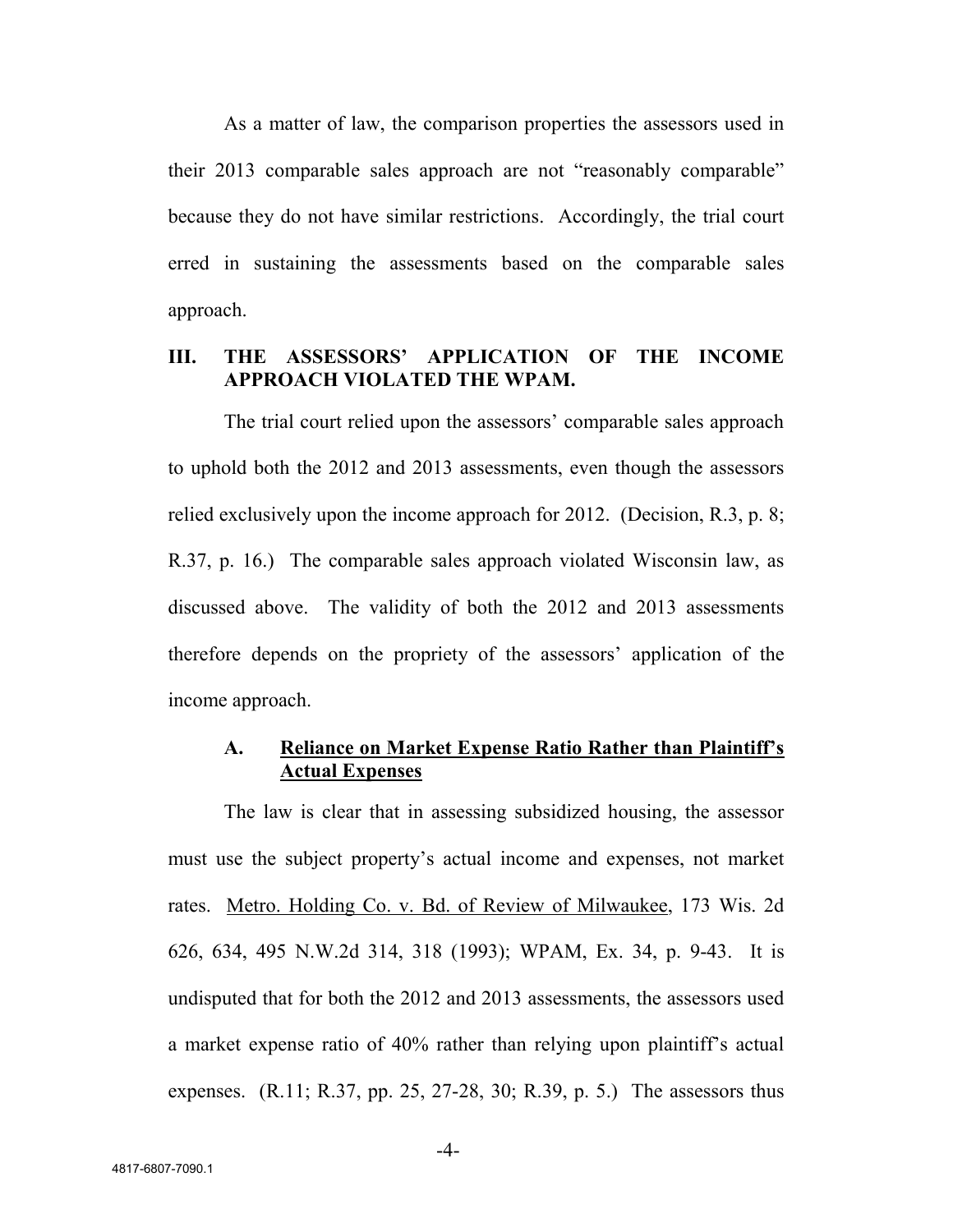grossly understated plaintiff's expenses, resulting in inflated assessments. (Ex. 40, p. 1, ¶ 7; R.38, pp. 140-41, 160.)

The City defends reliance upon a market expense ratio on the basis the subject property did not have actual operating history as of the time of the 2012 assessment. (Resp. Br., p. 19.) The proxy for actual expenses as of January 1, 2012 were plaintiff's 2012 projections available as of the valuation date, not a market expense ratio. Moreover, plaintiff's December 31, 2012 audited financials were available to the assessors for the 2013 assessment, yet they continued to rely on their 40% market expense ratio. (R.37, pp. 45-46, 52-54.)

The City seeks to divert attention from this fatal flaw with the assessors' income approach by arguing Furdek and Weissenfluh correctly applied the income approach by using "actual income and expense information available at the time of trial," i.e. they purportedly used plaintiff's December 31, 2012 financials for their January 1, 2012 appraisal and used plaintiff's December 31, 2013 financials for their January 1, 2013 appraisal. (Resp. Br., p. 19.) This argument reveals the City's misunderstanding of a "retrospective" appraisal. (Resp. Br., p. 19.)

A retrospective appraisal does not allow an appraiser to consider post-valuation date events and apply 20:20 hindsight to determine the value as of the valuation date, as Furdek testified. (R.40, p. 22.) Rather, a retrospective appraisal means the appraiser determines the value as of a

-5-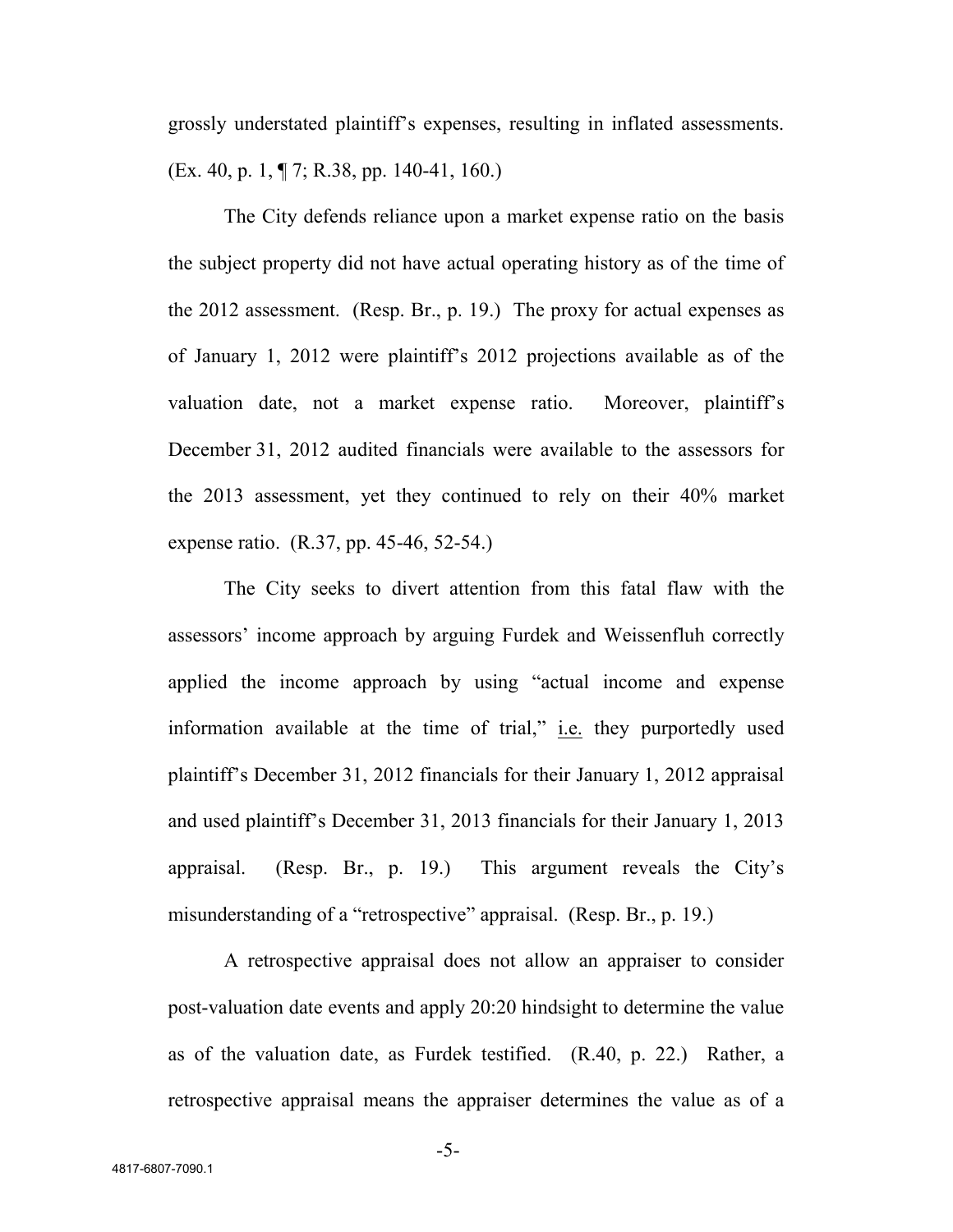certain date in the past. (USPAP Stmt-3, p. U-85; Supp. App. 3.) USPAP allows consideration of post-valuation date sales "as a confirmation of trends that would reasonably be considered by a buyer or seller" as of the valuation date. However, "[i]n the absence of evidence in the market that data subsequent to the effective date were consistent with and confirmed market expectations as of the effective date, the effective date should be used as the cut-off date for data considered by the appraiser." (Id.; see also FAQs 141 and 144, Supp. App. 5-7.)

Unlike the comparable sales approach, where the goal is to ascertain market trends as of the valuation date, the goal of the income approach is to determine "the way investors think when they buy and sell income property," i.e. "generate[] a value based on the *income generating potential* of a property." (WPAM, Ex. 33, p. 9-12; emphasis added.) Consistent with USPAP, the appraiser may only consider information that was available to the buyer and seller as of the valuation date. Plaintiff's December 31, 2012 financials were not available as of the January 1, 2012 valuation date, so the parties necessarily would have relied upon the 2012 projections. Similarly, plaintiff's December 31, 2013 financials were not available as of the January 1, 2013 valuation date, so the parties would have relied upon the December 31, 2012 financials. (R.40, pp. 172, 243-45.) That is the information to which the assessors and appraisers are similarly limited.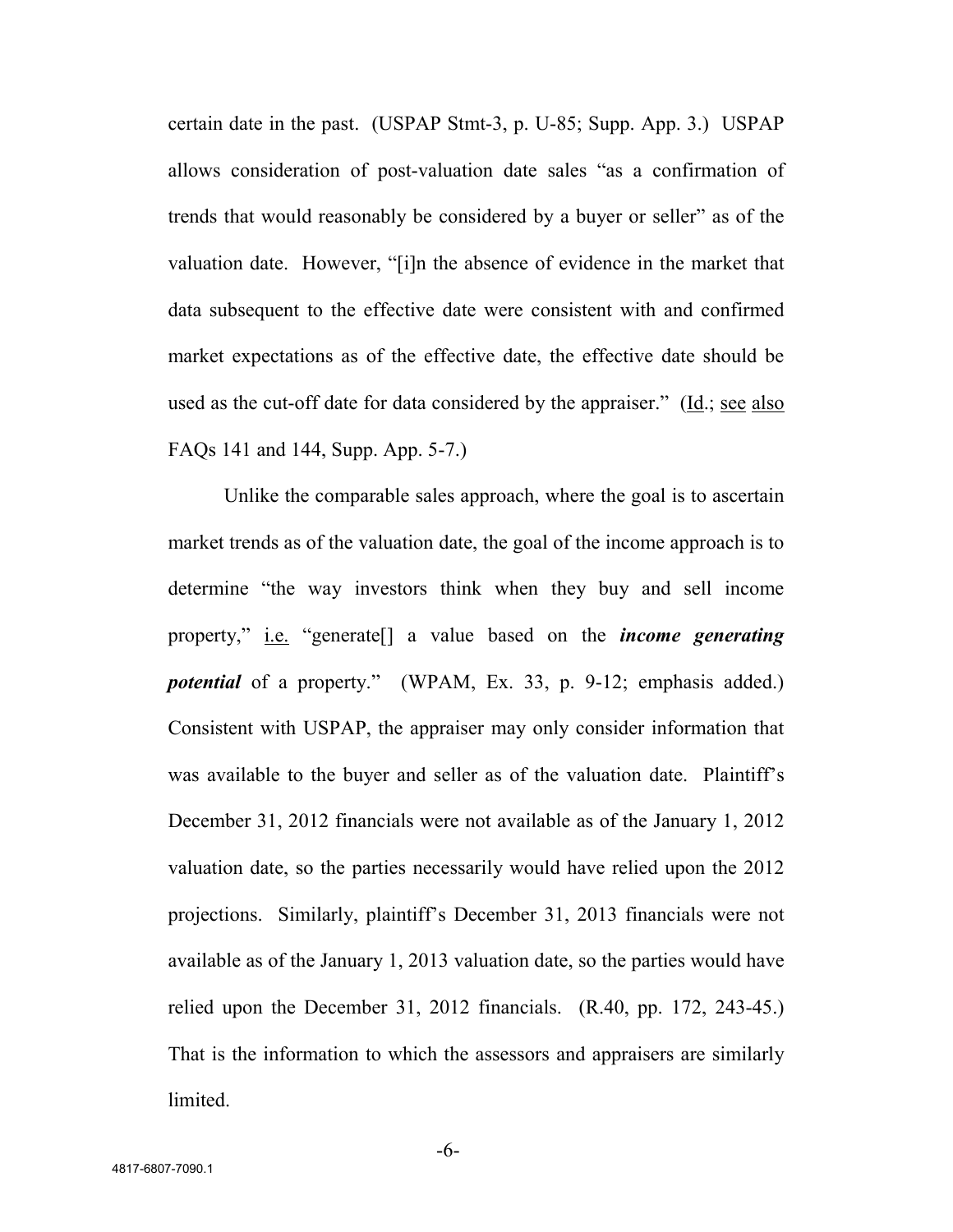The City cites Rosen v. City of Milwaukee, 72 Wis. 2d 653, 242 N.W.2d 681 (1976) as permitting reliance upon post-valuation date financials for actual income and expenses. (Resp. Br., p. 19.) Rosen did not involve the income approach. The question in Rosen was whether a post-valuation date sale could be considered in a comparable sales approach. The court concluded that so long as the sale was close in time to the valuation date and the market had not changed in the interim, it could be considered in determining the value as of the valuation date. Id. at 666, 242 N.W.2d at 686. Unlike sales, subsequent year income and expense information is not evidence of a "market trend." Neither USPAP nor Rosen permits consideration of post-valuation date financial performance in the income approach.

The City also defends the assessors' reliance upon a market expense ratio as "stabilizing" income and expenses, citing ABKA Ltd. P'ship v. Bd. of Review of Fontana-On-Geneva-Lake, 224 Wis. 2d 551, 591 N.W.2d 879 (Ct. App. 1999) as support. (Resp. Br., p. 6.) ABKA has nothing to do with subsidized housing, so the requirement of using the subject's actual income and expenses did not apply. Moreover, unlike Furdek and Weissenfluh, in ABKA the assessor relied upon the subject's *pre-valuation*, not postvaluation, income and expenses in constructing a stabilized operating statement. 224 Wis. 2d at 564, 591 N.W.2d at 885. ABKA therefore does not support the assessments here.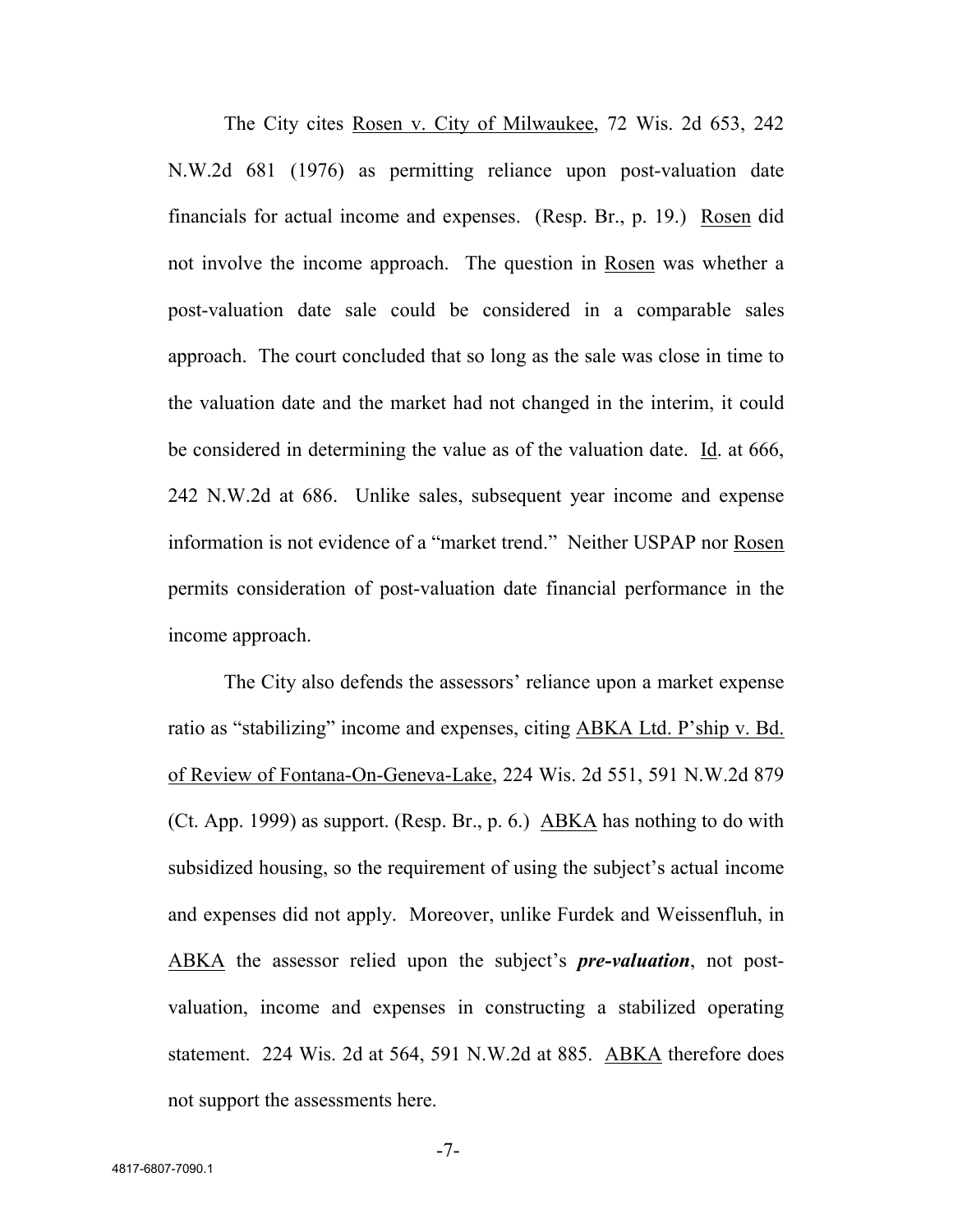The assessors' failure to comply with the legal requirement of using plaintiff's actual income and expenses is a violation of WPAM that alone invalidates the 2012 and 2013 assessments.

#### **B. Reliance on the Wrong Cap Rate "Market"**

The WPAM requires cap rates to be derived from "recent market sales of *similar properties*." (App. Br., p. 33.) The City persists in misreading this requirement as mandating use of a cap rate derived from sales of market rate properties, citing Bloomer Hous. Ltd. P'ship v. City of Bloomer, 2002 WI App 252, 257 Wis. 2d 883, 653 N.W.2d 309 and Mineral Point Valley Ltd. P'ship v. City of Mineral Point Bd. of Review, 2004 WI App 158, 275 Wis. 2d 784, 686 N.W.2d 697. (Resp. Br., pp. 19- 20.) Plaintiff distinguished Bloomer and Mineral Point in its opening brief. Those cases require use of a market *mortgage interest rate* when utilizing the band of investment method to determine the cap rate for a § 515 subsidized mortgage rate property. Mortgage interest rates are not relevant in determining a cap rate under the "market derived" method the assessors purported to use in assessing the subject property in this case. (App. Br., pp. 33-36.) The City fails to address this distinction.

The issue in this case as relates to the cap rate is which "market" to consider in deriving the rate. As the City admits, the assessors used a cap rate derived from sales of market rate apartment buildings (Resp. Br., p. 20), as did Furdek and Weissenfluh. (App. Br., p. 33  $\&$  n.11.) The WPAM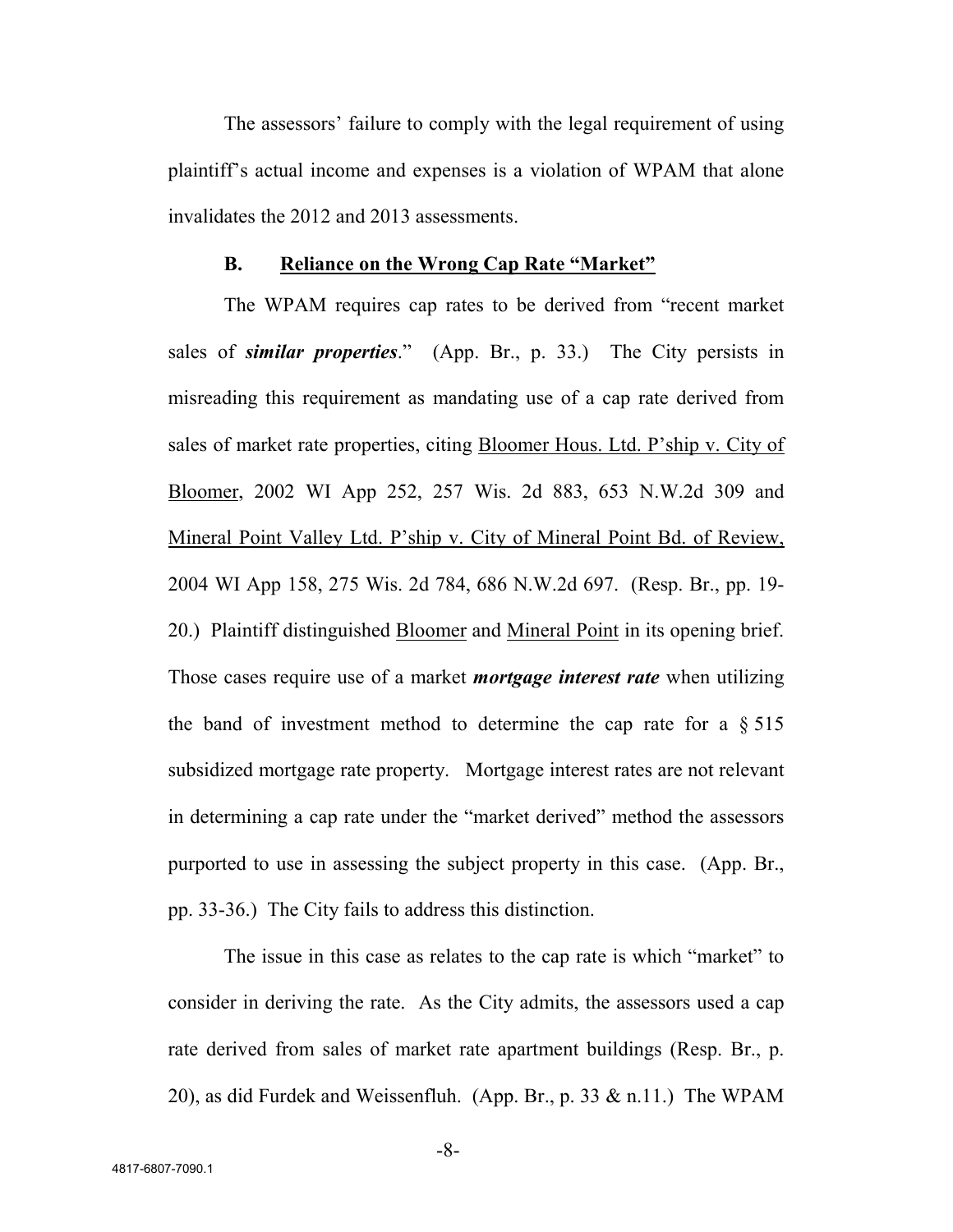specifies that market rate projects are not similar to subsidized housing. (Ex. 33, p. 9-24; Ex. 34, p. 9-45.) The 2012 and 2013 assessments, as well as the Furdek/Weissenfluh appraisal, thus clearly violated WPAM with respect to the cap rate.

#### **IV. THE CITY'S CRITICISMS OF MCLAUGHLIN ARE UNFOUNDED.**

In addition to establishing that the 2012 and 2013 assessments violated the WPAM, thereby overcoming the presumption of correctness, plaintiff also demonstrated the correct assessment amounts through the report and testimony of its expert, Scott McLaughlin. Unlike the assessors, McLaughlin used plaintiff's projected income and expenses for his January 1, 2012 appraisal and its audited December 31, 2012 financials for his January 1, 2013 appraisal, thus complying with the WPAM and Metropolitan Holding. (App. Br., pp. 20-21.) Unlike the assessors, McLaughlin derived his cap rate from sales of similar properties, i.e. other § 42 properties, not from sales of market rate apartment buildings, thereby complying with the WPAM. (App. Br., pp. 21-22, 42-44.) His valuations establish that the correct assessments are \$2,700,000 for 2012 and \$2,730,000 for 2013. (Ex. 40.)

The City's efforts to discredit McLaughlin's report and testimony are specious. McLaughlin is a well-respected appraiser who, unlike Furdek and Weissenfluh, has appraised literally hundreds of subsidized housing

-9-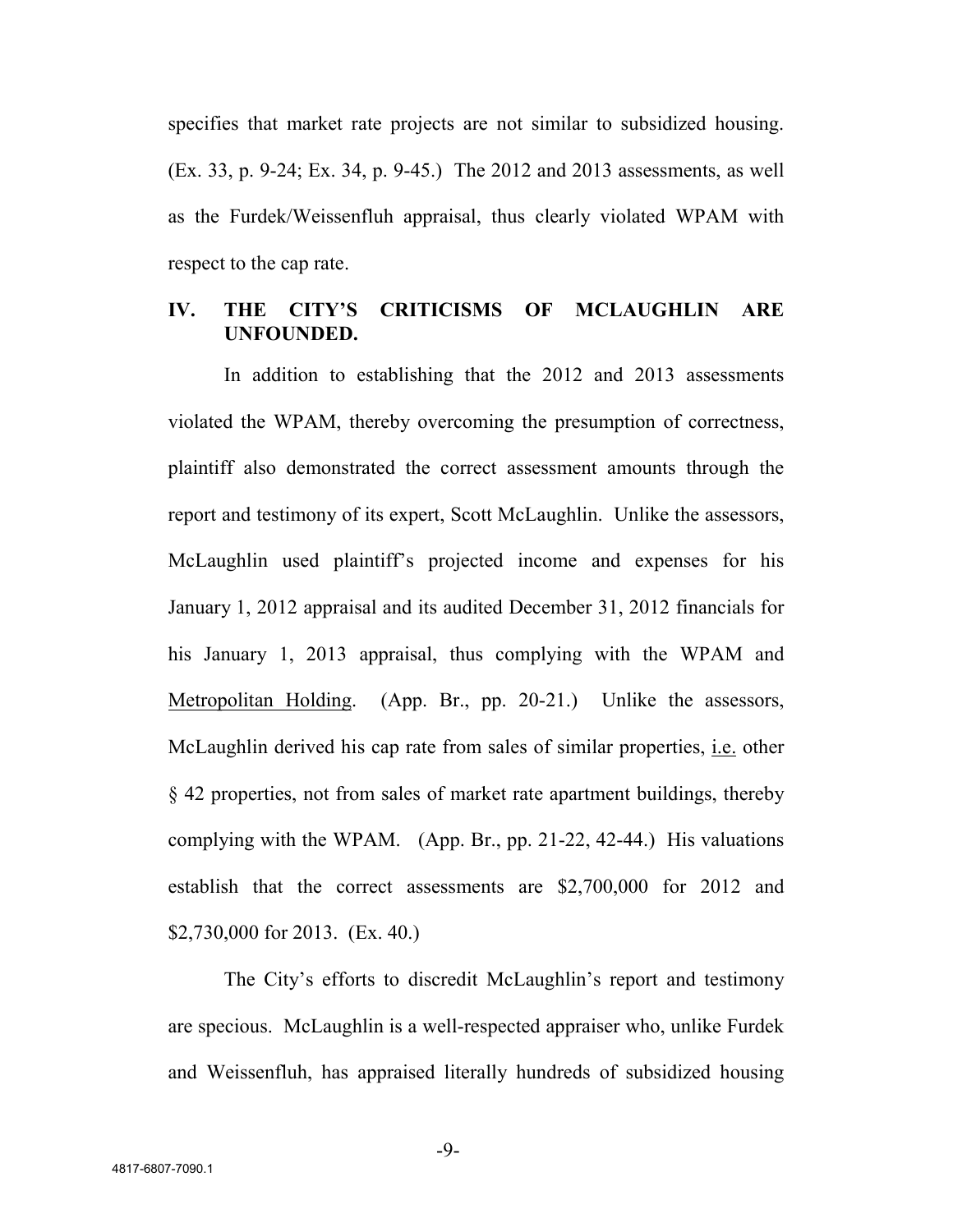projects over the past 25 years. (App. Br., p. 29.) His sole reliance on the income approach is supported by the WPAM and other authorities discussed in plaintiff's opening brief. (Id., pp. 36-40.) Those authorities are not, as the City argues, limited to cases where the parties both agree to rely upon the income approach (Resp. Br., p. 27). Rather, they unequivocally support reliance on a single valuation method where, as here, there is only one reliable method.

The fact McLaughlin assembled information on sale prices of  $\S$  42 properties for purposes of deriving cap rates does not, as the City "presumes" (Resp. Br., pp. 8), mean those sales support a comparable sales valuation. McLaughlin did not have information on the restrictions applicable to those properties, as the WPAM requires. (R.38, pp. 106, 169.)

The City's suggestion McLaughlin used "inconsistent" expense figures (Resp. Br., p. 9) is a reference to his reliance on pre-valuation rather than post-valuation financial data, which was entirely appropriate for his retrospective appraisals. His familiarity with the cap rate for sales of market rate apartment buildings in Racine (id., p. 10) is irrelevant since the WPAM requires consideration of cap rates for sales of "similar" properties, and market rate apartments are not similar to § 42 properties.

In suggesting McLaughlin used lower cap rates in his appraisals of other subsidized housing (id., pp. 9-10), the City ignores that those

-10-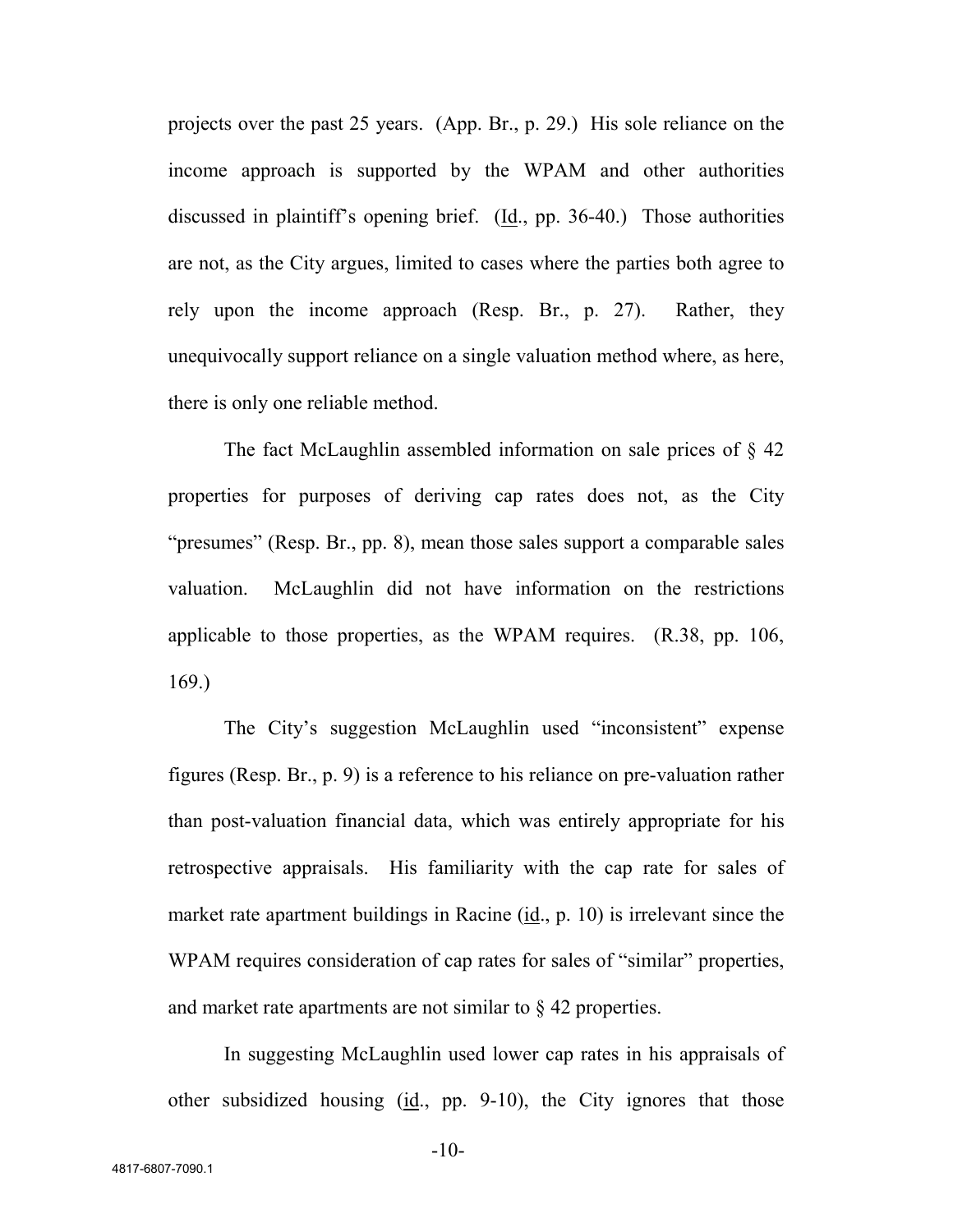appraisals were not prepared for property tax purposes, so the cap rates were not loaded with the property tax rate. (R.38, p. 168.) Adding the 2.5% tax rate, the loaded cap rates for the other properties would have been 11.7% and 12.4%, even higher than the cap rates McLaughlin used for his appraisals of the subject property.

The City's suggestions that the Furdek/Weissenfluh cost approach supports the assessments, and that McLaughlin erred in not relying on that approach (Resp. Br., pp. 8, 21-22, 27), ignore that the WPAM identifies the cost approach as the least reliable. (Ex. 34, p.  $9-45.$ )<sup>3</sup> Even the assessors recognized the cost approach as unreliable and did not use it for the assessments. (R.37, pp. 48-51.) The Furdek/Weissenfluh cost approach inflated the assessable value of the subject property by failing to make any adjustments for economic obsolescence to take into account the restrictions, as the WPAM recognizes would be required but virtually impossible to determine reliably. (Ex. 34, p. 9-45; R.45, pp. 91, 160-61.)

Finally, the fact McLaughlin's report is only four pages long and does not meet all the technical USPAP requirements is immaterial. (Resp. Br., pp. 30-32.) This is a classic case of the pot calling the kettle black. USPAP requirements apply not only to appraisers such as McLaughlin, but also to assessors. (Ex. 29, pp. 1-1, 1-3 to 1-4.) The assessors' 2012

 $3$  McLaughlin did not "concede" the propriety of the cost approach (Resp. Br., p. 21), but rather testified it is never appropriate to use the cost approach in assessing  $\S$  42 properties because the value of the tax credits must be excluded. (R.38, pp. 107, 222-23.)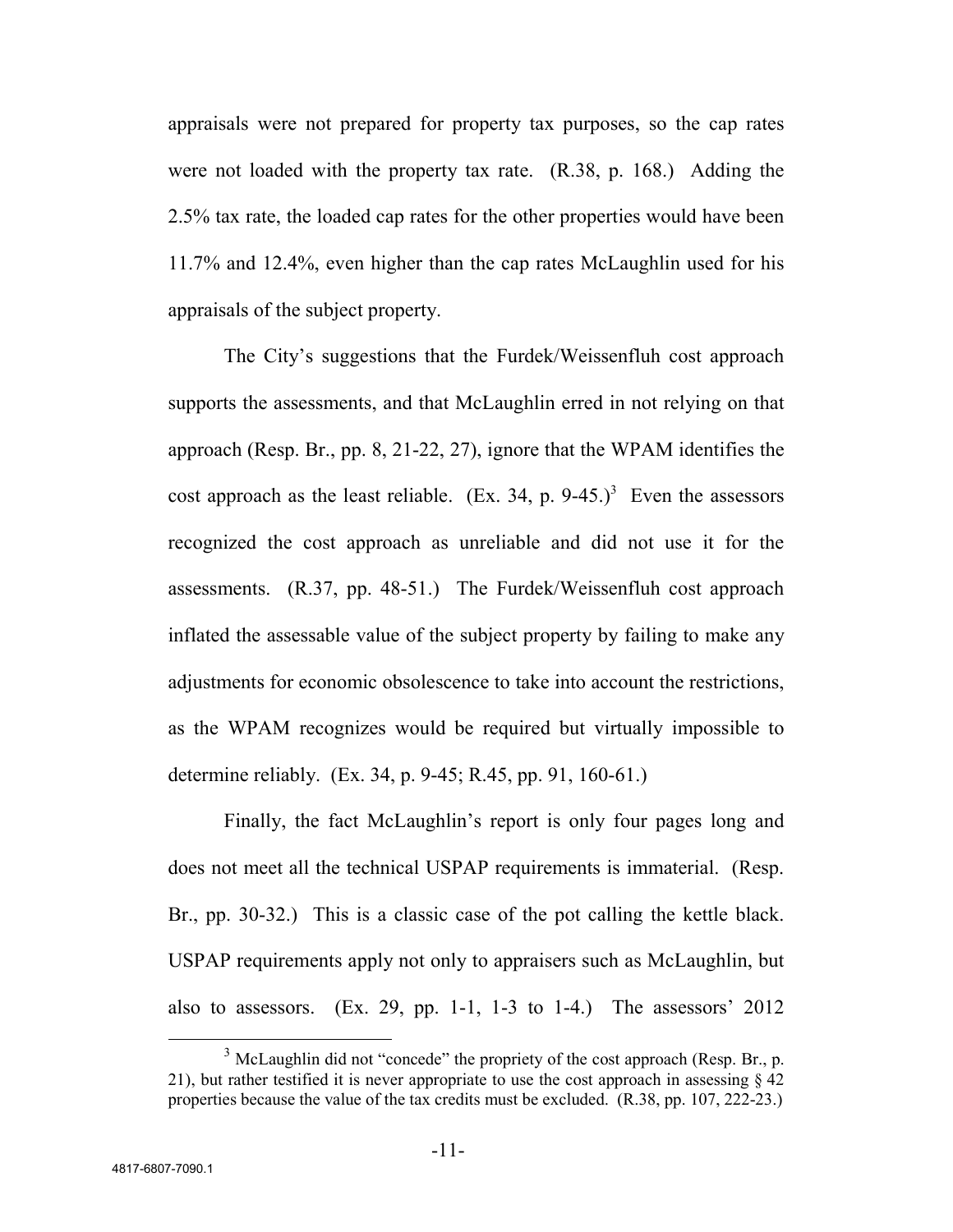valuation consists of one page comparable in format to the one-page valuations included in McLaughlin's report. (Compare Ex. 11 with Ex. 40.) Their 2013 report is longer only because it includes the impermissible comparable sales analysis. (Ex. 12.) Neither of the assessors' reports includes the boilerplate sections the City criticizes McLaughlin for omitting. In any event, USPAP compliance is not a condition for admitting or relying upon an expert's report.  $260$  North  $12^{th}$  St., LLC v. State Dep't of Transp., 2011 WI 103, ¶¶ 54-55, 338 Wis. 2d 34, 808 N.W.2d 372.

#### **CONCLUSION**

Plaintiff's emphasis on the assessors' lack of subsidized housing expertise does not mean municipalities must hire outside specialists to assess such properties. (Resp. Br., p. 18.) Assessors can assess subsidized housing properly by following the WPAM. The problem in this case is that the City's assessors substituted their uninformed judgments for controlling WPAM requirements, using comparison sales that do not have "similar restrictions" as the subject for their comparable sales analysis; applying market expense ratios rather than plaintiff's actual expenses for their income approach; and deriving their cap rate from sales of market rate apartments rather than sales of "similar," i.e. other § 42, properties. As a result of these clear WPAM violations, the 2012 and 2013 assessments are not entitled to a presumption of correctness and may not be sustained.

-12-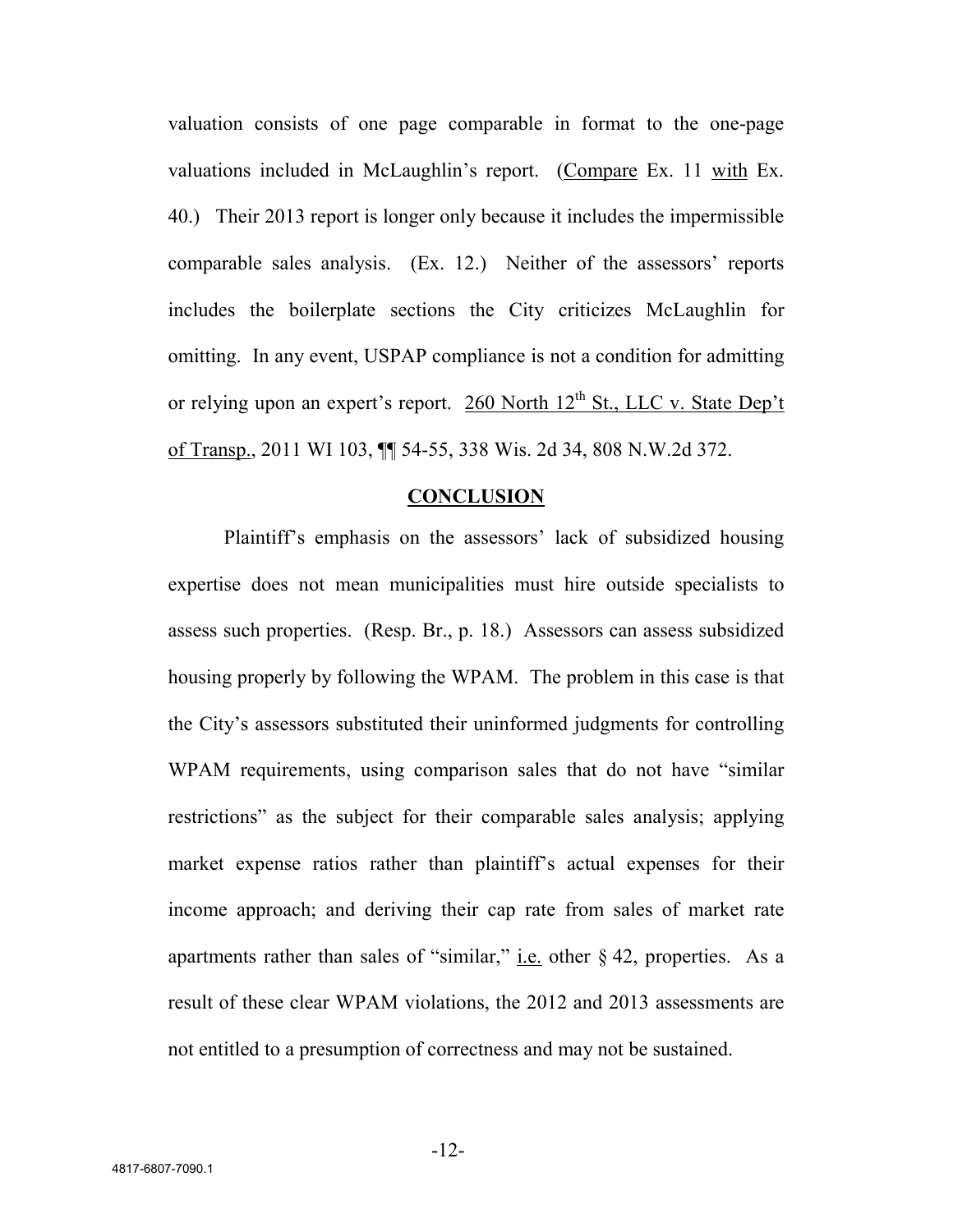In contrast, the report and testimony of plaintiff's highly qualified subsidized housing expert, Scott McLaughlin, fully comply with Wisconsin law and establish the correct values of the subject property were \$2,700,000 for 2012 and \$2,730,000 for 2013. (Ex. 40.)

If the City's assessors are not required to conform their methodology to WPAM requirements, the economic viability of plaintiff's low income housing development is doomed. (R.37, pp. 62, 257-63.)

For all of the foregoing reasons, plaintiff respectfully requests that the Court reverse the trial court's judgment; reduce the 2012 and 2013 assessments to \$2,700,000 and \$2,730,000, respectively; and direct the entry of judgment in plaintiff's favor for refunds totaling \$90,976.52, plus statutory interest and costs. (Ex. 1; Supp. App. 1.)

Dated this  $20^{th}$  day of March, 2015.

Respectfully submitted,

#### **FOLEY & LARDNER LLP**

/s/ Maureen A. McGinnity Maureen A. McGinnity, WBN No. 1009581 **FOLEY & LARDNER LLP** 777 East Wisconsin Avenue Milwaukee, WI 53202 (414) 297-5510 (414) 297-4900 (Facsimile) mmcginnity@foley.com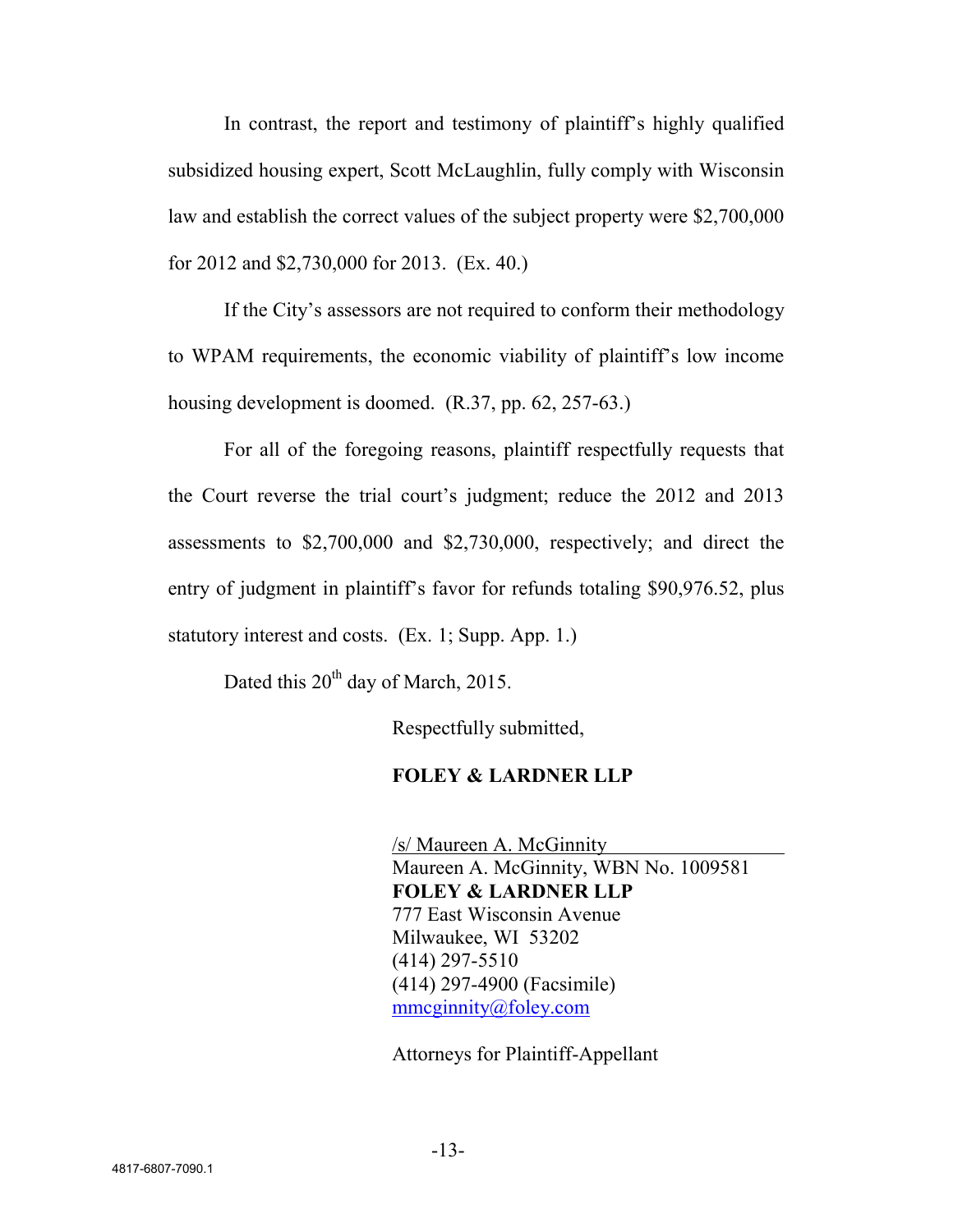#### **FORM AND LENGTH CERTIFICATION**

I certify that this brief conforms to the rules contained in § 809.19(8)(b) for a brief produced using proportional serif font. The length of this brief is 2,994 words.

Dated this 20th day of March, 2015.

/s/ Maureen A. McGinnity Maureen A. McGinnity, WBN No. 1009581 **FOLEY & LARDNER LLP** 777 East Wisconsin Avenue Milwaukee, WI 53202 (414) 297-5510 (414) 297-4900 (Facsimile) mmcginnity@foley.com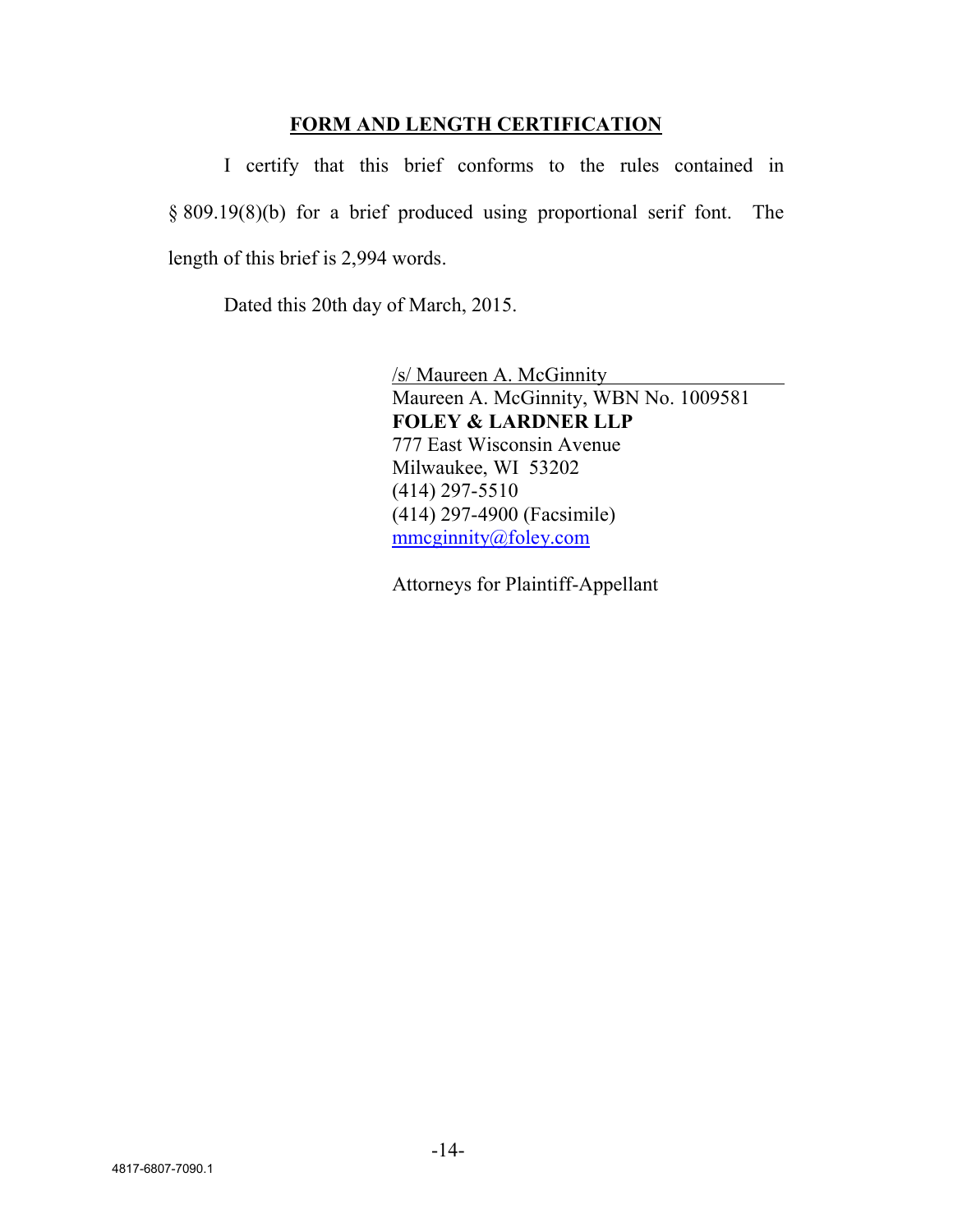#### **APPENDIX CERTIFICATION**

I hereby certify that filed with this Reply Brief, either as a separate document or as a part of this brief, is an appendix that complies with sec. 809.19(2)(a), as applicable.

I further certify that if the record is required by law to be confidential, the portions of the record included in the appendix are reproduced using first names and last initials instead of full names of persons, specifically including juveniles and parents of juveniles, with a notation that the portions of the record have been so reproduced to preserve confidentiality and with appropriate references to the record.

Dated this 20th day of March, 2015.

`

/s/ Maureen A. McGinnity Maureen A. McGinnity, WBN No. 1009581 **FOLEY & LARDNER LLP** 777 East Wisconsin Avenue Milwaukee, WI 53202 (414) 297-5510 (414) 297-4900 (Facsimile) mmcginnity@foley.com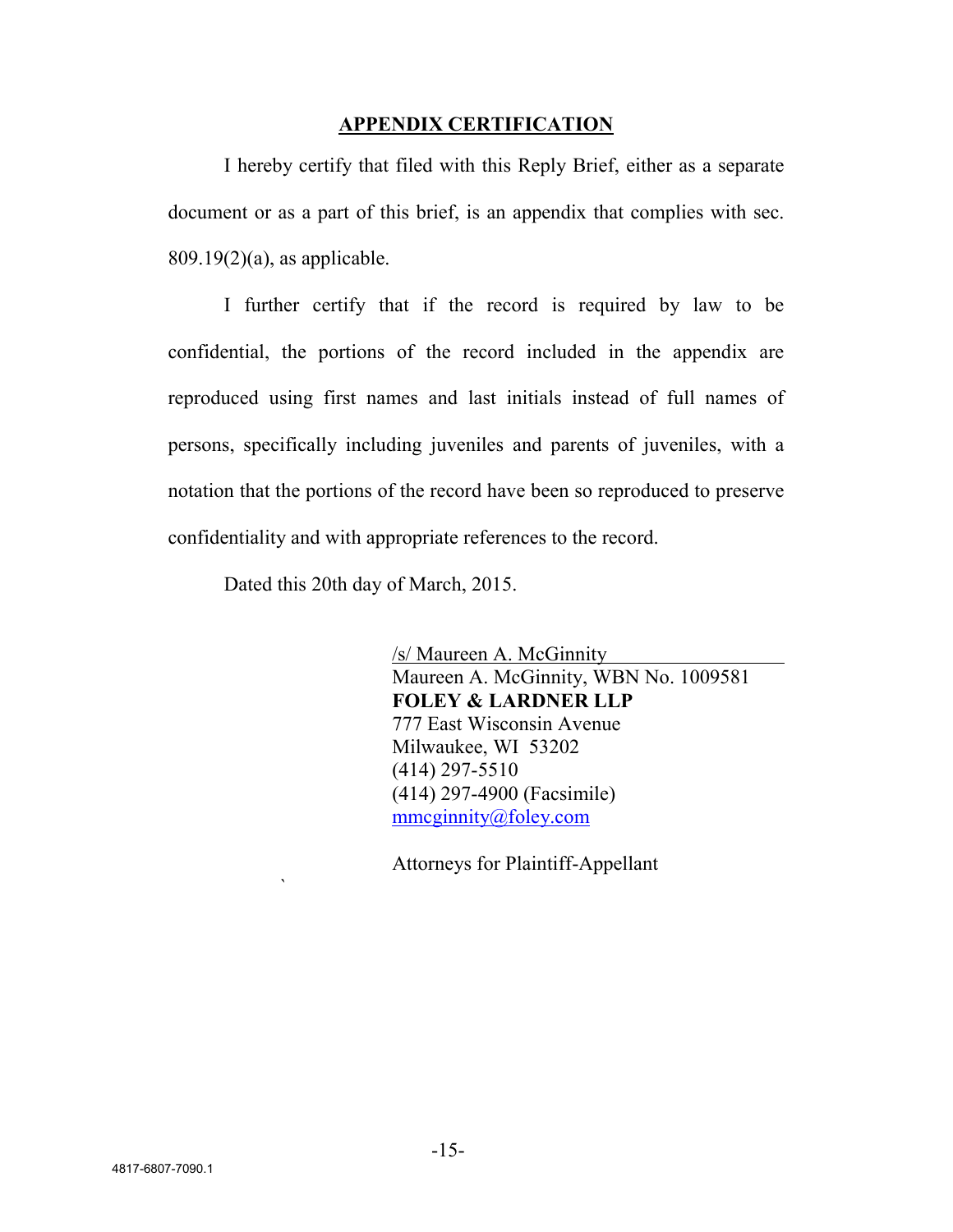## **E-FILING CERTIFICATION**

Pursuant to Wis. Stat.  $\S 809.19(12)(f)$ , I hereby certify that the text

of the electronic copies of Appellant's Reply Brief and Supplemental Appendix are identical to the text of the paper copies.

Dated this 20th day of March, 2015.

/s/ Maureen A. McGinnity Maureen A. McGinnity, WBN No. 1009581 **FOLEY & LARDNER LLP** 777 East Wisconsin Avenue Milwaukee, WI 53202 (414) 297-5510 (414) 297-4900 (Facsimile) mmcginnity@foley.com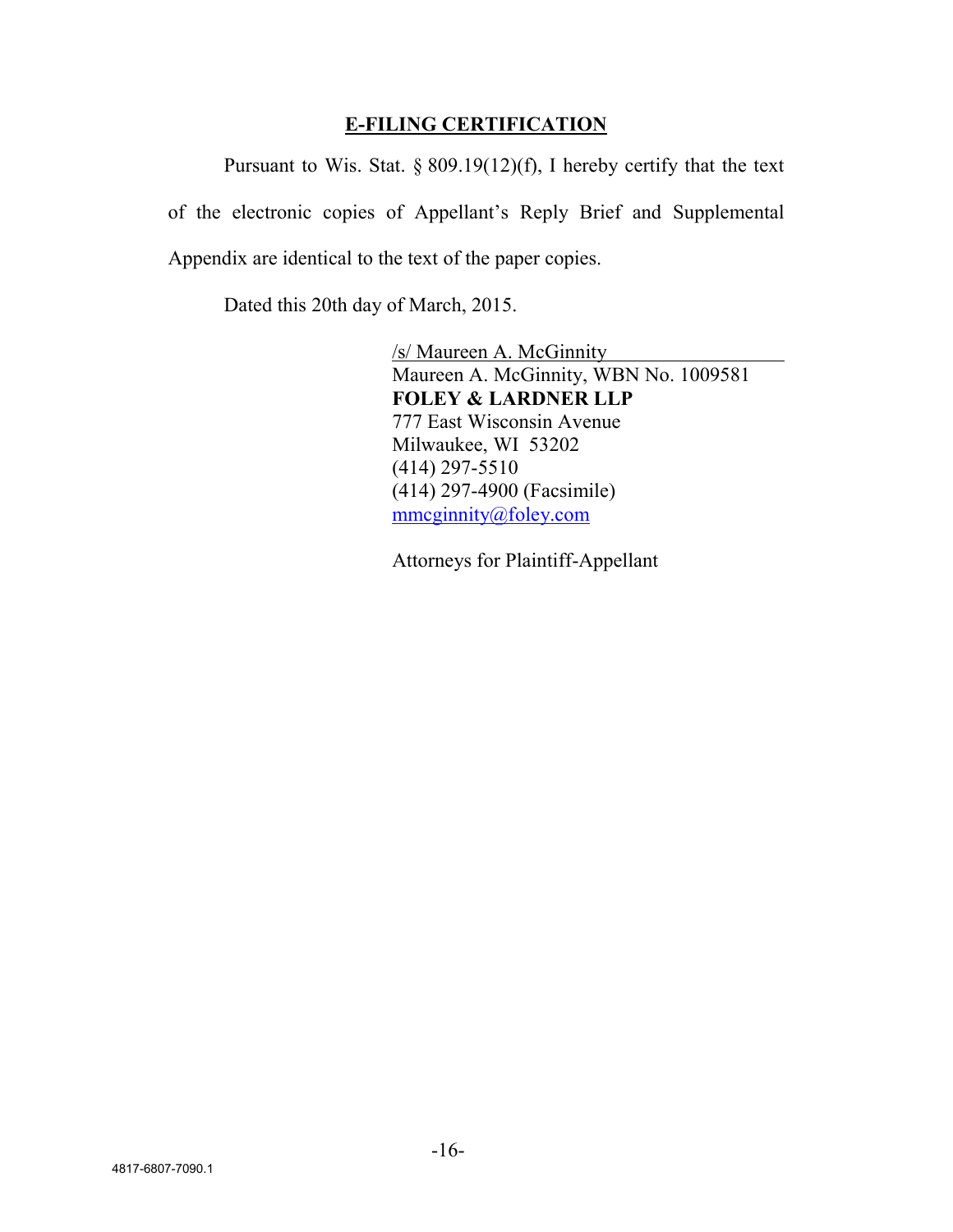## **CERTIFICATE OF MAILING**

I certify that Appellant's Reply Brief and Supplemental Appendix was sent via Federal Express on March 20, 2015 for delivery to the Clerk of the Court of Appeals. I further certify that the Reply Brief was correctly addressed and postage was pre-paid.

Dated this 20th day of March, 2015.

/s/ Maureen A. McGinnity Maureen A. McGinnity, WBN No. 1009581 **FOLEY & LARDNER LLP** 777 East Wisconsin Avenue Milwaukee, WI 53202 (414) 297-5510 (414) 297-4900 (Facsimile) mmcginnity@foley.com